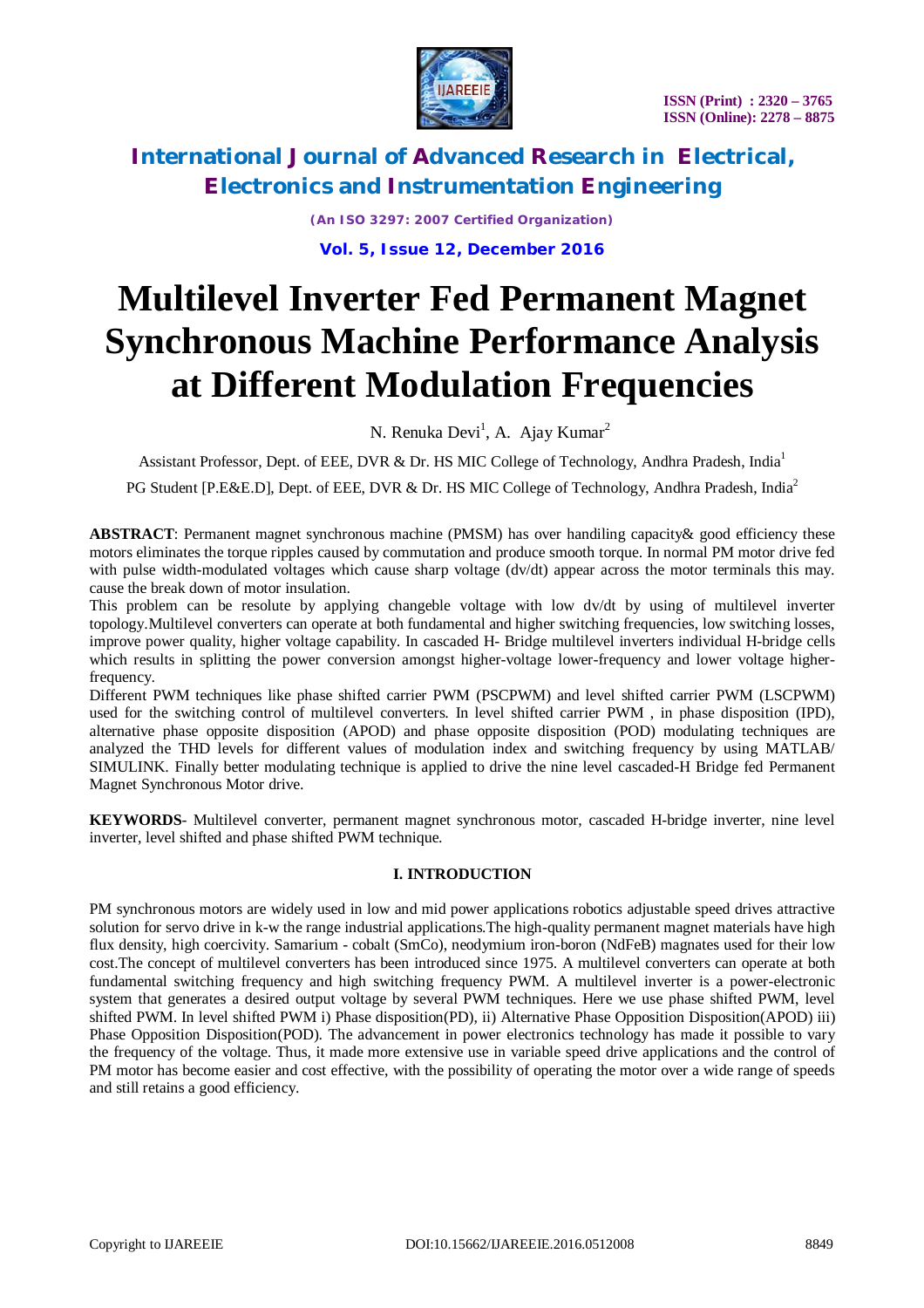

*(An ISO 3297: 2007 Certified Organization)*

### **Vol. 5, Issue 12, December 2016**

#### **II. MATHEMATICAL MODELING OF PERMANENT MAGNET SYNCHRONOUS MOTOR**

The following modeling equations are developing the modeling of a PMSM:



Fig1:Three-phase two-pole PMSM

$$
V_{qs} = R_{q}i_{q} + \rho \lambda_{q} + \omega_{r} \lambda_{d}(1)
$$
  
\n
$$
V_{ds} = R_{d}i_{d} + \rho \lambda_{d} - \omega_{r} \lambda_{q}(2)
$$
  
\n
$$
\lambda_{q} = L_{q}i_{q}(3)
$$
  
\n
$$
\lambda_{d} = L_{d}i_{d} + \lambda_{m}(4)
$$
  
\n
$$
T_{e} = (3/2)(P/2)(\lambda_{d}i_{q} - \lambda_{q}i_{d})(5)
$$
  
\n
$$
P_{e} = \omega_{rm}T_{e} = (3/2)(\omega_{r})(\lambda_{d}i_{q} - \lambda_{q}i_{d})
$$
 (6)  
\n
$$
\omega_{rm} = (\omega_{r})(P/2)(7)
$$
  
\n
$$
T_{e} = T_{1} + T_{d} + B\omega_{rm} + J\rho \omega_{rm}(8)
$$

#### **III. CASCADED H-BRIDGE INVERTER**

The single H-bridge is shown in Figure 2. A single H-bridge is a three-level inverter. Each single-phase full-bridge inverter generates three voltages at the output0,  $+V_{dc}$  and  $-V_{dc}$ ... A two level inverter generates an output voltage with two values  $(+V_{dc} & -V_{dc})$  with respect to the negative terminal of capacitor.the different level H-bridge cells are connected in series.The cascaded voltage waveform is the sum of the inverter outputs.

Cascaded H-Bridge inverters have less number of switches to made multilevel inverter compared to other topologies used. The switches used in different topologies are shown in Table.1. The three level inverter generates three voltages, the word multilevel inverters starts with the three level inverter.



Fig 2: Single H-Bridge Topology

Increasing the number of levels in the inverter, the output voltages have more steps generating a staircase waveform. This has reduced harmonic distortion.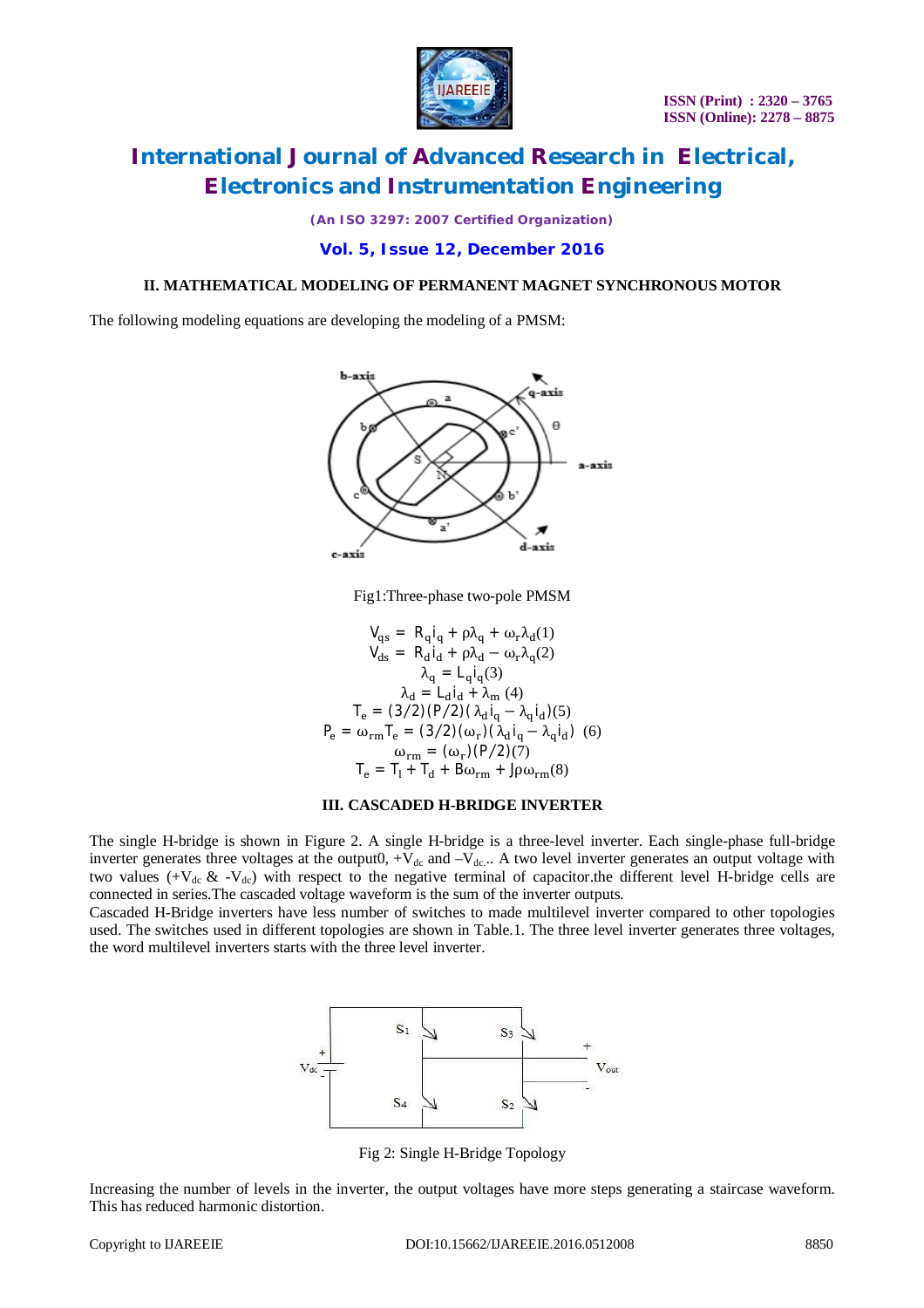

*(An ISO 3297: 2007 Certified Organization)*

### **Vol. 5, Issue 12, December 2016**

| Inverter toplogy            | Diode clamped MLI | Flying capacitor MLI | Cascaded H-bridge |  |
|-----------------------------|-------------------|----------------------|-------------------|--|
|                             |                   |                      | MLI               |  |
| Main switchingdevices       | $2(m-1)$          | $2(m-1)$             | $2(m-1)$          |  |
| MainDiodes                  | $2(m-1)$          | $2(m-1)$             | $2(m-1)$          |  |
| ClampingDiodes              | $(m-1)(m-2)$      |                      | $\theta$          |  |
| DC busCapacitors            | $(m-1)$           | $(m-1)$              | $(m-1)/2$         |  |
| Balancing capacitors        |                   | $(m-1)(m-2)/2$       |                   |  |
| Here m is level of inverter |                   |                      |                   |  |

Table1.Comparison of Components required in Multilevel Inverter configuration

Fig3. Shows the nine level cascaded H-Bridge multilevel inverter. The cascaded bridge multilevel inverter uses separate DC input source for the synthesize of desired voltage from several independent dc voltage sources, which may be obtained from batteries, fuel cells, or solar cells. This topology avoids use of extra clamping diodes or balancing capacitors.

#### **IV MULTILEVEL INVERTER**

The number of output phase voltage levels m in a cascade inverter is defined by  $m = 2s+1$ , where s is the number of separate dc sources. For 9-level inverter cascade H-bridge Inverter 4 separated DC sources with 4 full bridge shown in fig 3. The phase voltage is

$$
van = v_{a1} + v_{a2} + v_{a3} + v_{a4} \\
$$

| $V_{dc1}$ | $S_1$ | $S_2$ |
|-----------|-------|-------|
| $V_{dc2}$ | $S_3$ | $S_4$ |
| $V_{dc2}$ | $S_3$ | $S_4$ |
| $V_{dc3}$ | $S_5$ | $S_6$ |
| $V_{dc4}$ | $S_7$ | $S_8$ |
| $V_{dc4}$ | $S_7$ | $S_8$ |

Fig 3.nine level inverter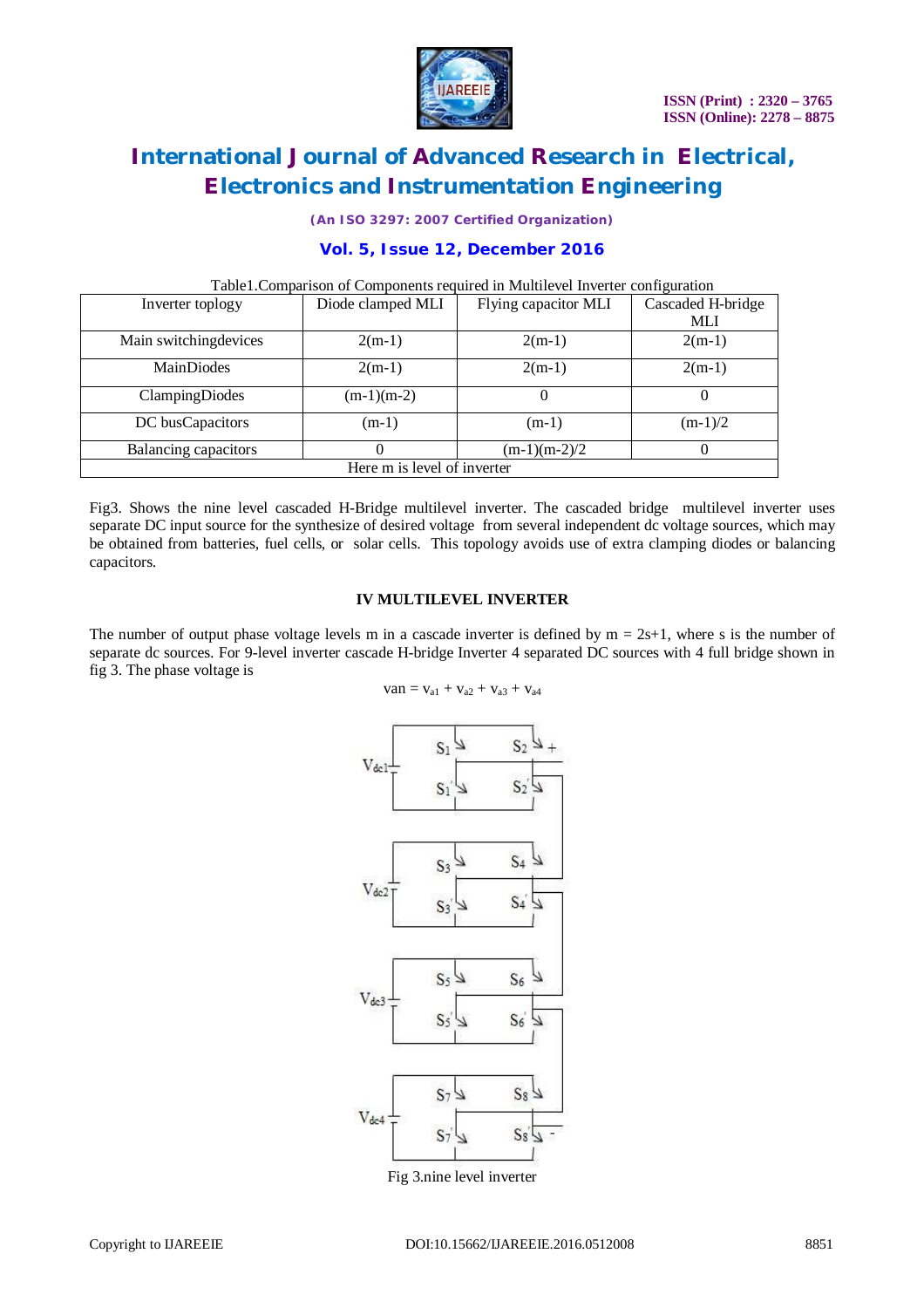

*(An ISO 3297: 2007 Certified Organization)*

### **Vol. 5, Issue 12, December 2016**

we observe the nine level inverter switching operation and with respective voltagesfrom Table 2.

| Table2: shows the switching states of nine level inverter |                     |                    |               |  |  |
|-----------------------------------------------------------|---------------------|--------------------|---------------|--|--|
| .NO.                                                      | <b>SWITCHES OFF</b> | <b>SWITCHES ON</b> | <b>OUTPUT</b> |  |  |
|                                                           | $S_2S_4S_5S_7$      | $S_1S_3S_6S_8$     | $4V_s$        |  |  |
| $\overline{2}$                                            | $S_1S_2S_4S_7$      | $S_3S_4S_6S_7$     | $3V_s$        |  |  |
| 3                                                         | $S_4S_5S_6S_7$      | $S_1S_2S_3S_8$     | $2V_{\rm s}$  |  |  |
| 4                                                         | $S_2S_3S_4S_5$      | $S_1S_6S_7S_8$     | $\rm V_s$     |  |  |
| 5                                                         | $S_1S_2S_3S_4$      | $S_5S_6S_7S_8$     |               |  |  |
| 6                                                         | $S_5S_6S_7S_8$      | $S_1S_2S_3S_4$     | 0             |  |  |
|                                                           | $S_1S_6S_7S_8$      | $S_2S_3S_4S_5$     | $-V_{s}$      |  |  |
| 8                                                         | $S_1S_2S_3S_8$      | $S_4S_5S_6S_7$     | $-2V_s$       |  |  |
| 9                                                         | $S_3S_4S_6S_7$      | $S_1S_2S_4S_7$     | $-3V_s$       |  |  |
| 10                                                        | $S_1S_3S_6S_8$      | $S_2S_4S_5S_7$     | $-4V_s$       |  |  |

Table2: shows the switching states of nine level inverter

#### **V. SINUOIDAL PWM TECHINIQUES USED IN MULTI LEVEL INVERTER**

In this sinusoidal PWM techniques have various strategies using more than one triangular wave as carrier and the reference wave is sinusoidal as shown fig 4.



#### *A. PHASE SHIFTED PWM (PSPWM)*

A multilevel inverter with m voltage levels requires (m-1) triangular carriers. In the PSPWM, all the triangular carrier waves have same frequency and the same peak to peak amplitude, but there is phase shift between any two adjacent carrier waves, given  $\phi_{cr} = 360^{\circ}/(m - 1)$  the gate signals generated by comparing the modulating wave with the carrier waves.

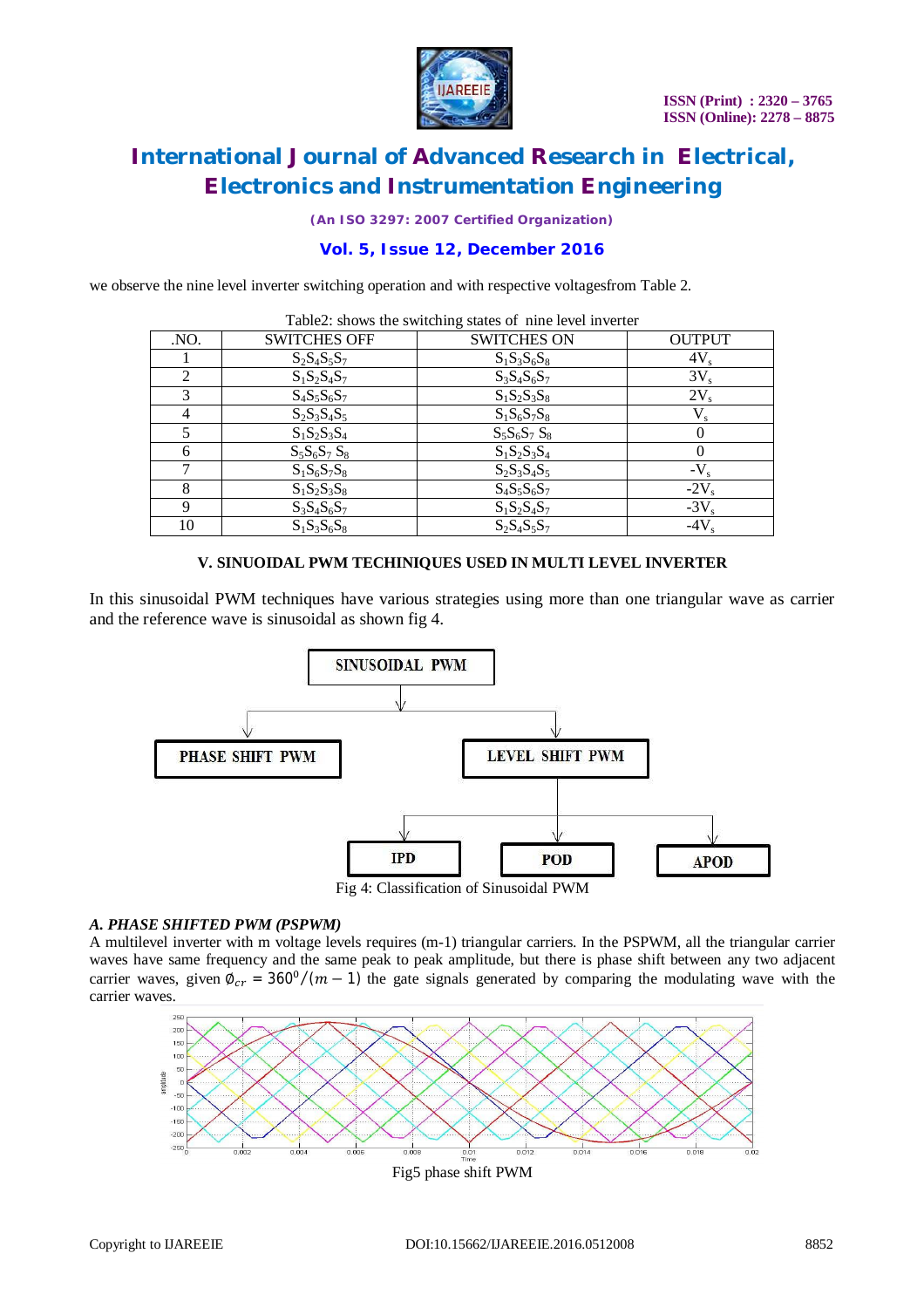

*(An ISO 3297: 2007 Certified Organization)*

### **Vol. 5, Issue 12, December 2016**

For nine level inverter 8 triangular carriers are needed with a  $45^0$  phase displacement between two adjacent carriers. In this case the phase displacement for  $V_{\text{cr1}} = 45^{\circ}$ ,  $V_{\text{cr2}} = 90^{\circ}$ ,  $V_{\text{cr3}} = 135^{\circ}$ ,  $V_{\text{cr4}} = 180^{\circ}$ ,  $V_{\text{cr5}} = 225^{\circ}$ ,  $V_{\text{cr6}} = 270^{\circ}$ ,  $V_{\text{cr7}} = 315^{\circ}$ ,  $V_{\text{cr8}}$  $=360^0$ . Fig 5 show phase shift PWM.

#### *B. LEVEL SHIFTED PWM(LSPWM)*

a. Phase disposition (PD) where all the carrier signals are in phasecarrier signal frequency is 4 times greater than sinusoidal frequency as shown in fig: 5.



b. Phase Opposition Disposition (POD) where the carrier signals above the zero line of sinusoidal modulating waveform are 180 out of phase with those below the zero line as shown in figure: 6



c. Alternative Phase Opposition Disposition (APOD), where each carrier signal is phase shifted by 180 from its adjacent carriers as shown in figure: 7



Fig 7: Alternative Phase Opposition Disposition

#### **VI. RESULTS AND DISCUSSION**

In fig 8 shows the speed difference of Permanent magnet synchronous machine fed with the five level inverter using phase shifted PWM technique and nine level inverter using phase shifted PWM technique.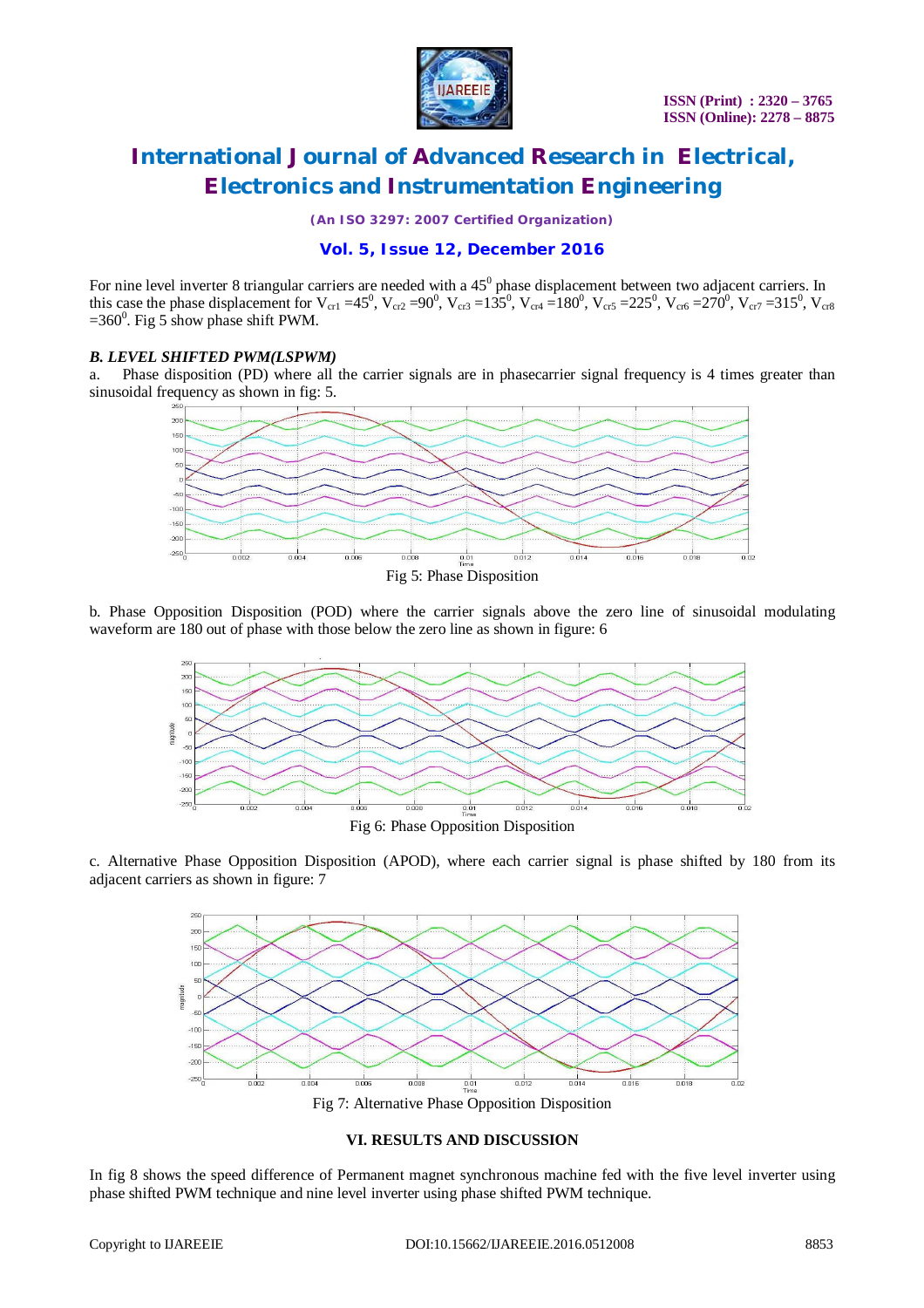

*(An ISO 3297: 2007 Certified Organization)*

### **Vol. 5, Issue 12, December 2016**



Fig8: Speed comparison with conventional and PSCPWM

In fig 9 shows the speed difference of Permanent magnet synchronous machine fed with the five level inverter using level shifted(APOD) PWM technique and nine level inverter using level shifted(APOD) PWM technique .



The Permanent magnet synchronous machine get supply from three phase nine level inverter output voltage shown in fig 10.



Fig 10.3-phase nine level inverter output waveform

The Total Harmonic Distortion(THD) of output voltage from nine level inverter is from fig 11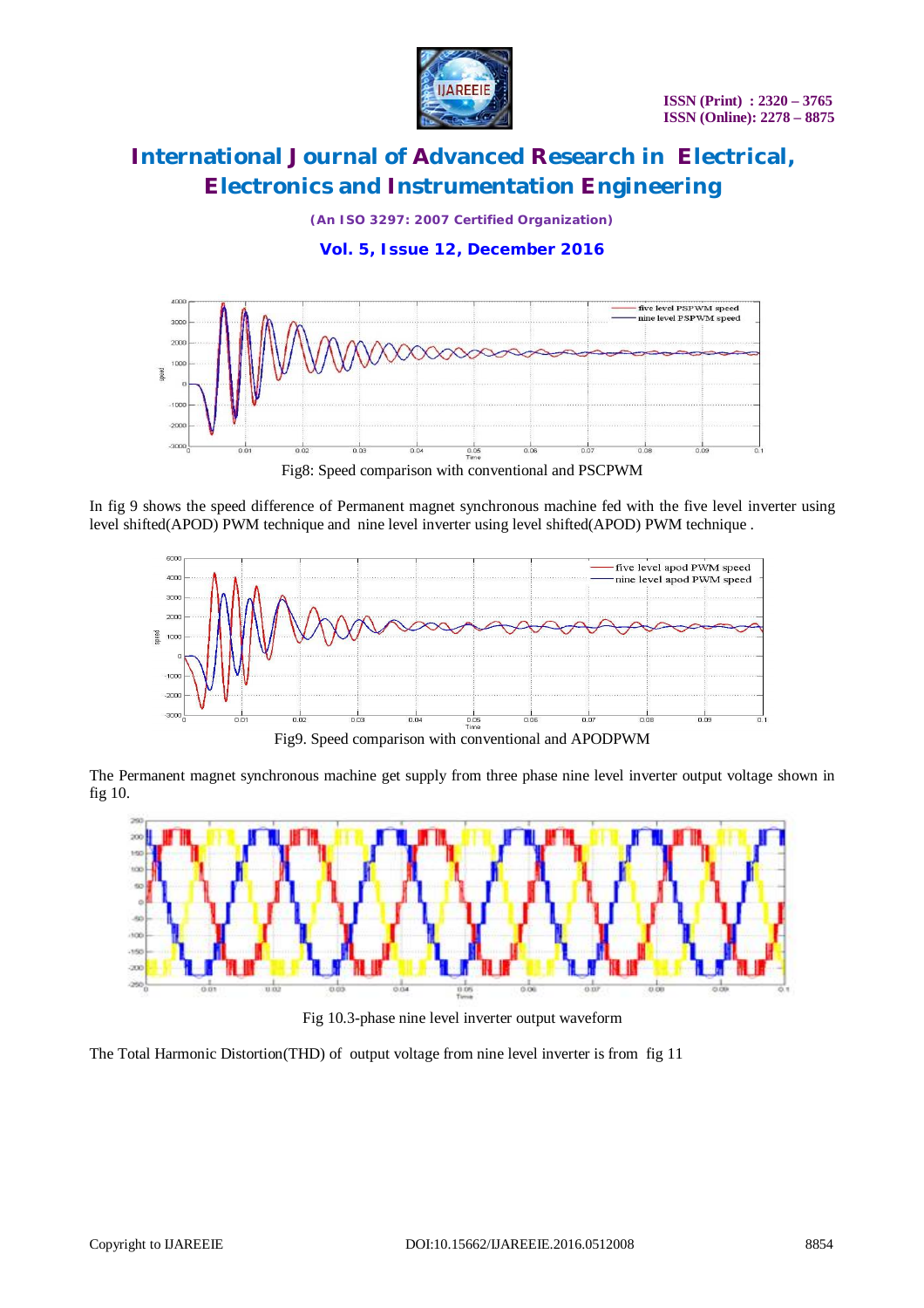

*(An ISO 3297: 2007 Certified Organization)*

**Vol. 5, Issue 12, December 2016**



Fig 11.Nine level Phase shift carrier PWM THD

The Total Harmonic Distortion (THD) of output voltage from five level inverter is shown in fig 12.



Fig 12.Fivelevel Phase shift carrier PWM THD

due to the reduction of Total Harmonic Distortion (THD) in supply voltage Permanent magnet synchronous machine performance is improved. We observe output voltage Total Harmonic Distortion (THD) difference for 9-level inverter and 5-level inverter at different modulation techniques from table 3.

| Name of        | Output voltage |         |  |
|----------------|----------------|---------|--|
| <b>PWM</b>     | <b>THD</b>     |         |  |
| technique      | 9-level        | 5-level |  |
| <b>PSCPWM</b>  | 12.15%         | 23.77%  |  |
| <b>PDPWM</b>   | 12.65%         | 22.71%  |  |
| <b>APODPWM</b> | 12.18%         | 23.92%  |  |
| <b>PODPWM</b>  | 14.71%         | 22.23%  |  |

Table 3.output voltage THD at different modulation techniques

#### **VII. CONCLUSION**

In this paper simulation results shows thatthe comparison of five level and nine level inverter fed permanent magnet synchronous Machines different modulation techniques. This is done by proper switching frequency. i.e. phase shifted carrier PWM (PSCPWM) and level shifted carrier PWM (LSCPWM) are implemented and analyzed the THD values. In level shifted carrier PWM (a) in phase disposition (IPD), (b) alternative phase opposite disposition (APOD) and (c)